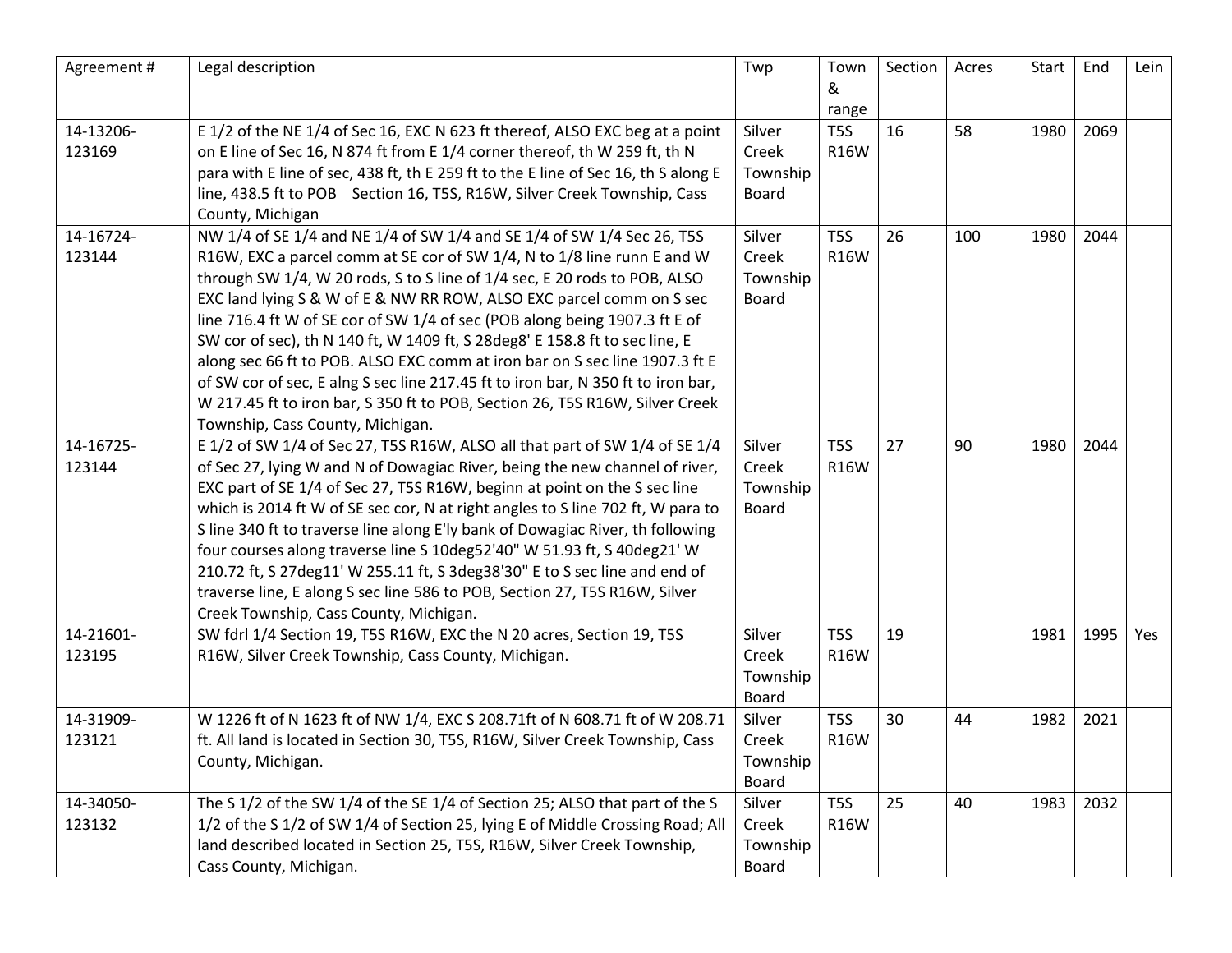| 14-35020- | SW 1/4 of NE 1/4 of Section 33, T5S R16W, ALSO S 1/2 of NW 1/4 of Sec 33,       | Silver       | T <sub>5</sub> S | 33      | 160 | 1983 | 2037 |  |
|-----------|---------------------------------------------------------------------------------|--------------|------------------|---------|-----|------|------|--|
| 123137    | T5S R16W, ALSO N 40 rods of SW 1/4 of Section 33, T5S R16W, Silver Creek        | Creek        | <b>R16W</b>      |         |     |      |      |  |
|           | Township, Cass County, Michigan.                                                | Township     |                  |         |     |      |      |  |
|           |                                                                                 | Board        |                  |         |     |      |      |  |
| 14-38737- | The S 1/2 of the NW 1/4, EXCEPT that strip of land 18 ft wide and 53 rods       | Silver       | T <sub>5</sub> S | 11      | 80  | 1983 | 2064 |  |
| 123164    | long off the S side. All land is located in Section 11, T5S, R16W, Silver Creek | Creek        | <b>R16W</b>      |         |     |      |      |  |
|           | Township, Cass County, Michigan.                                                | Township     |                  |         |     |      |      |  |
|           |                                                                                 | <b>Board</b> |                  |         |     |      |      |  |
| 14-40547- | E 1/2 of the SE 1/4, Section 14, T5S R16W, Silver Creek Township, Cass          | Silver       | T <sub>5</sub> S | 14      | 80  | 1984 | 2020 |  |
| 123120    | County, Michigan                                                                | Creek        | <b>R16W</b>      |         |     |      |      |  |
|           |                                                                                 | Township     |                  |         |     |      |      |  |
|           |                                                                                 | Board        |                  |         |     |      |      |  |
| 14-41023- | SE 1/4 of the SE 1/4, Section 21, ALSO NW 1/4 of the NW 1/4, Section 27,        | Silver       | T <sub>5</sub> S | 21, 27  | 80  | 1984 | 2024 |  |
| 123124    | Sections 21 & 27, T5S R16W, Silver Creek Township, Cass County, Michigan.       | Creek        | <b>R16W</b>      |         |     |      |      |  |
|           |                                                                                 | Township     |                  |         |     |      |      |  |
|           |                                                                                 | Board        |                  |         |     |      |      |  |
| 14-41024- | E 3/4 of N 1/2 of the SE 1/4, EXC beg 615 ft W of E 1/4 post to POB; th S 202   | Silver       | T <sub>5</sub> S | 21      | 59  | 1984 | 2024 |  |
| 123124    | ft, th W 215 ft, th N 202 ft; th E 215 ft to POB, Section 21, T5S, R16W, Silver | Creek        | <b>R16W</b>      |         |     |      |      |  |
|           | Creek Township, Cass County, Michigan.                                          | Township     |                  |         |     |      |      |  |
|           |                                                                                 | Board        |                  |         |     |      |      |  |
| 14-41025- | S 1/2 of the NE 1/4, Section 21, T5S, R16W, Silver Creek Township, Cass         | Silver       | T <sub>5</sub> S | 21      | 80  | 1984 | 2024 |  |
| 123124    | County, Michigan.                                                               | Creek        | <b>R16W</b>      |         |     |      |      |  |
|           |                                                                                 | Township     |                  |         |     |      |      |  |
|           |                                                                                 | <b>Board</b> |                  |         |     |      |      |  |
| 14-42427- | E 1/4 of the SE 1/4, lying S'ly of Dowagiac River Drain, Section 23; ALSO NE    | Silver       | T <sub>5</sub> S | 23, 24, | 252 | 1984 | 2024 |  |
| 123124    | 1/4 of the SW 1/4, S'ly of Cook Lake Drain & E'ly of Dowagiac River Drain;      | Creek        | <b>R16W</b>      | 25, 26  |     |      |      |  |
|           | ALSO NW 1/4 of the SW 1/4, lying S'ly of Dowagiac River Drain, Section 24;      | Township     |                  |         |     |      |      |  |
|           | ALSO S 1/2 of the SW 1/4 of Section 24; ALSO N 1/2 of the NW 1/4 of             | <b>Board</b> |                  |         |     |      |      |  |
|           | Section 25; ALSO NE 1/4 of the NE 1/4 AND that part of SE 1/4 of the NE 1/4     |              |                  |         |     |      |      |  |
|           | NE of Hwy, EXC that part of NE 1/4 of NE 1/4 S of Hwy, ALSO EXC beg 129 ft      |              |                  |         |     |      |      |  |
|           | S 653 ft W & S 00deg11' E 519.1 ft from NE cor of sec, th S 23deg24' W          |              |                  |         |     |      |      |  |
|           | 362.75 ft, S 41deg24' W 238.9 ft to center of Hwy, th S 54deg24' E 230 ft, S    |              |                  |         |     |      |      |  |
|           | 53deg45' E 702.05 ft and SE'ly on curve 197.65 ft to point 66 ft W of E line    |              |                  |         |     |      |      |  |
|           | of Sec, th N 723.7 ft to point; ALSO 66 ft W of Sec line, th N 73deg51' W       |              |                  |         |     |      |      |  |
|           | 365.29 ft, th N 00deg05' E 373.62 ft, th N 88deg36' W 234.82 ft to POB,         |              |                  |         |     |      |      |  |
|           | Section 26; Sections 23, 24, 25 & 26, T5S, R16W, Silver Creek Township,         |              |                  |         |     |      |      |  |
|           | Cass County, Michigan.                                                          |              |                  |         |     |      |      |  |
| 14-43842- | Beg at cor common to Sections 7, 8, 17 & 18, th N 0deg40'15" W along line       | Silver       | T <sub>5</sub> S | 7, 8,   | 183 | 1984 | 2035 |  |
| 123135    | between Sec 7 & 8, a dist of 294 ft, th S 89deg30'35" W a dist of 371.14 ft,    | Creek        | <b>R16W</b>      | 17,     |     |      |      |  |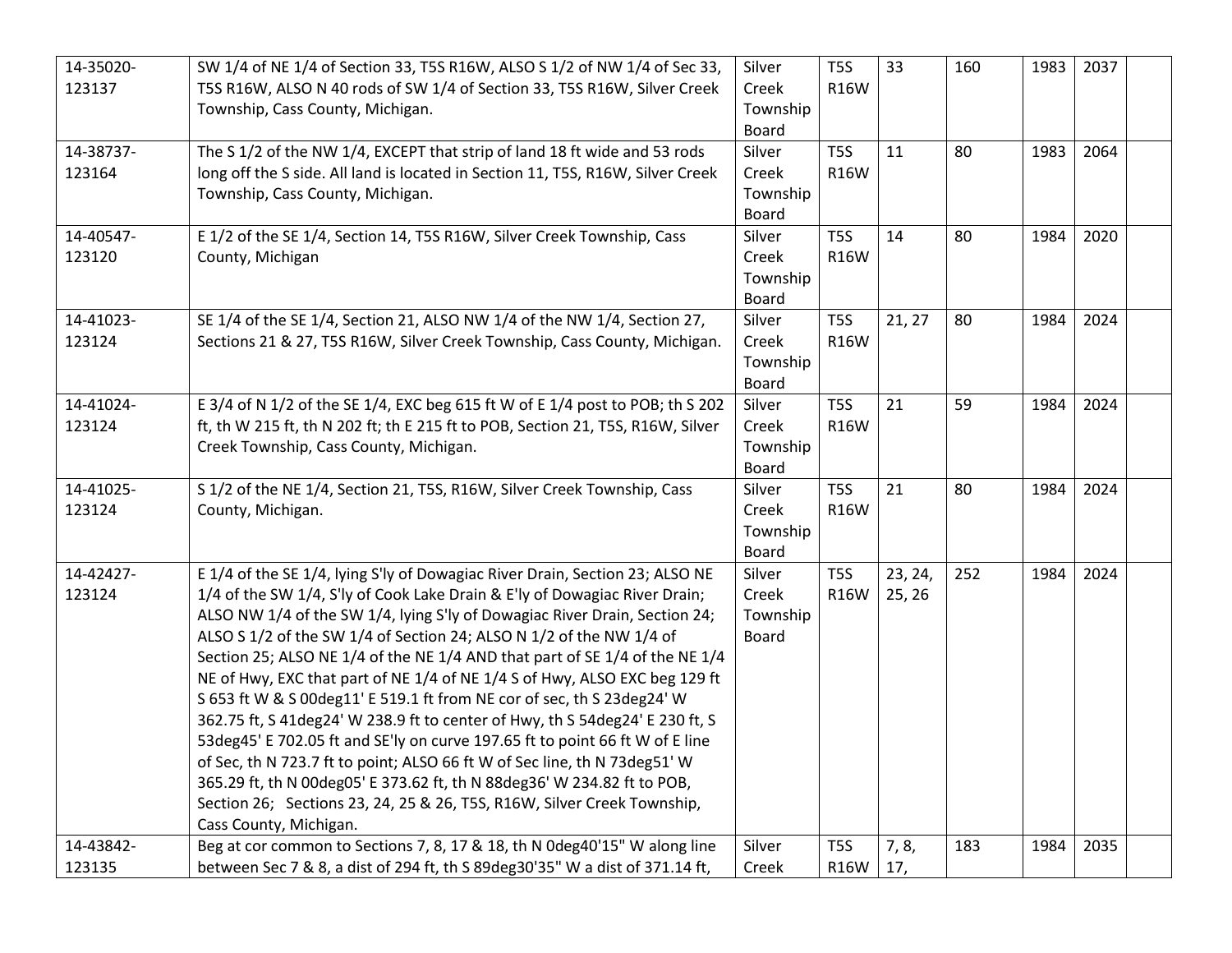|            | th S 0deg29'25" E at right angles, a dist of 352 ft, th N 89deg30'35" E at        | Township     |                  |    |    |      |      |  |
|------------|-----------------------------------------------------------------------------------|--------------|------------------|----|----|------|------|--|
|            | right angles, a dist of 372 ft to a pt that is on line between Sections 17 & 18   | Board        |                  |    |    |      |      |  |
|            | & 58 ft S 0deg29'25" E measured along line from common corner, th S               |              |                  |    |    |      |      |  |
|            | Odeg29'25" E along line, a dist of 271.52 ft to S line of N 20 acres of the NE    |              |                  |    |    |      |      |  |
|            | 1/4, Sec 18, th N 89deg17'35" W along S line a dist of 2627.35 ft to N & S        |              |                  |    |    |      |      |  |
|            | 1/4 line of Sec 18, th N 0deg33'52" W along 1/4 line, a dist of 329.52 ft to      |              |                  |    |    |      |      |  |
|            | 1/4 corner between Sec 7 & 18, th N 89deg14' W along S line of Sec 7, a dist      |              |                  |    |    |      |      |  |
|            | of 711 ft to a point that is 1697 ft S 89deg14' E measured along S line from      |              |                  |    |    |      |      |  |
|            | SW cor of Sec 7, th N par to W line of Sec 7, a dist of 385.1 ft to N line of S   |              |                  |    |    |      |      |  |
|            | 385.1 ft of the S 1/2 of Sec 7, th S 89deg14' E along N line, a dist of 706.24 ft |              |                  |    |    |      |      |  |
|            | to N & S 1/4 line of Sec 7, th S 89deg17'35" E along N line of S 385.1 ft, a      |              |                  |    |    |      |      |  |
|            | dist 2628 ft to line between Sections 7 & 8, th N 0deg40'15" W along liine, a     |              |                  |    |    |      |      |  |
|            | dist of 1747.96*over ft to a point that is 500 ft S 0deg40'15" E from W 1/4       |              |                  |    |    |      |      |  |
|            | corner of Sec 8, th S 89deg28'49" E par to E & W 1/4 line of Sec 8, a dist of     |              |                  |    |    |      |      |  |
|            | 1309.55 ft to E line of W 1/2 of the SW 1/4 of Sec 8, th S 0deg34'48" E along     |              |                  |    |    |      |      |  |
|            | E line a dist of 815.77 ft to NW corner of SE 1/4 of the SW 1/4 of Sec 8, th S    |              |                  |    |    |      |      |  |
|            | 89deg30'48" E along N line of S 1/2 of the S 1/2 of Sec 8, a dist of 2614.53 ft   |              |                  |    |    |      |      |  |
|            | to NE cor of SW 1/4 of the SE 1/4 of Sec 8, th S 0deg28'50" E a dist of           |              |                  |    |    |      |      |  |
|            | 1314.22 ft of SE cor of SW 1/4 of the SE 1/4 of Sec 8, th N 89deg32'48" W         |              |                  |    |    |      |      |  |
|            | along S line of Sec 8, a dist 1294.11 ft to a point that is 12 ft, S 89deg32'48"  |              |                  |    |    |      |      |  |
|            | E from S 1/4 cor of Sec 8, th N 0deg29'18" W par to N & S 1/4 line of Sec 8,      |              |                  |    |    |      |      |  |
|            | a dist of 503 ft, th N 89deg32'48" W par to S line of Sec 8, a dist of 462 ft, th |              |                  |    |    |      |      |  |
|            | S 0deg29'18" E a dist of 503 ft to a point on S line of Sec, that is 450 ft N     |              |                  |    |    |      |      |  |
|            | 89deg32'48" W from S 1/4 cor, th N 89deg32'48" W along sd S line, a dist of       |              |                  |    |    |      |      |  |
|            | 2162.22 ft to POB, subject to ROW Indian Lake Rd & Topash St Sections 7, 8        |              |                  |    |    |      |      |  |
|            | 17 & 18, T5S R16W, Silver Creek Township, Cass County, Michigan                   |              |                  |    |    |      |      |  |
| 14-43843-  | E 1/2 of the SW 1/4 Section 15, T5S R16W, Silver Creek Township, Cass             | Silver       | T <sub>5</sub> S | 15 | 80 | 1984 | 2035 |  |
| 123135     | County, Michigan                                                                  | Creek        | <b>R16W</b>      |    |    |      |      |  |
|            |                                                                                   | Township     |                  |    |    |      |      |  |
|            |                                                                                   | <b>Board</b> |                  |    |    |      |      |  |
| 14-43844A- | W 1/2 of W 1/2 of the SE 1/4; ALSO E 1/2 of W 1/2 of the SE 1/4 of Section        | Silver       | T <sub>5</sub> S | 15 | 80 | 1984 | 2035 |  |
| 123135     | 15, T5S R16W, Silver Creek Township, Cass County, Michigan(80)                    | Creek        | <b>R16W</b>      |    |    |      |      |  |
|            |                                                                                   | Township     |                  |    |    |      |      |  |
|            |                                                                                   | Board        |                  |    |    |      |      |  |
|            |                                                                                   |              |                  |    |    |      |      |  |
|            |                                                                                   |              |                  |    |    |      |      |  |
| 14-43996-  | Com at SE corner W 1/2 of the SW 1/4, th N 92 rods, W 60 rods, S 92 rods, E       | Silver       | T <sub>5</sub> S | 10 | 35 | 1984 | 2035 |  |
| 123135     | 60 rods to POB, EXCEPT beg at a point on S line of Sec 10, that is 428.5 ft E     | Creek        | <b>R16W</b>      |    |    |      |      |  |
|            | of SW corner of Sec 10, th N perpendicular to S Sec line 390 ft, th E par with    |              |                  |    |    |      |      |  |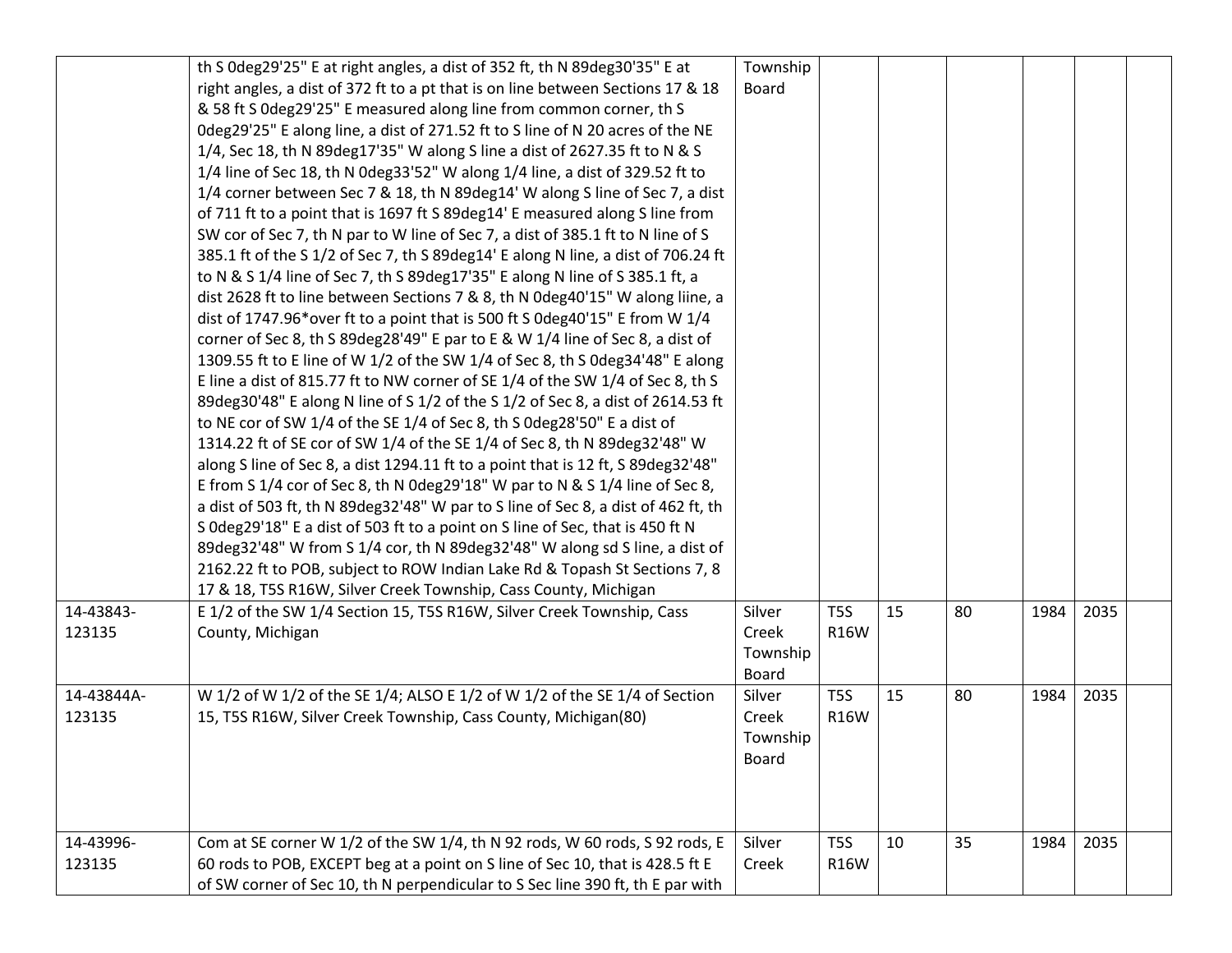|                | S Sec line 250 ft, th S perpendicular to S Sec line 390 ft to S Sec line, th W on | Township |                  |    |    |      |      |  |
|----------------|-----------------------------------------------------------------------------------|----------|------------------|----|----|------|------|--|
|                | S Sec line 240 ft to POB, Section 10, T5S R16W, Silver Creek Township, Cass       | Board    |                  |    |    |      |      |  |
|                | County, Michigan                                                                  |          |                  |    |    |      |      |  |
| 14-45471-      | Part of the N 1/2 of Section 26, described as from the W 1/4 corner of Sec        | Silver   | T <sub>5</sub> S | 26 | 49 | 1985 | 2034 |  |
| 123134         | 26, measure E along the E & W 1/4 line 1969.65 ft to the SW corner of the E       | Creek    | <b>R16W</b>      |    |    |      |      |  |
|                | 1/4 of the NW 1/4 of Sec 26 and the POB of the land herein desc, th N             | Township |                  |    |    |      |      |  |
|                | Odeg21'05' W along the W line of E 1/4, 2641.43 ft to the NW corner of the        | Board    |                  |    |    |      |      |  |
|                | E 1/4 of the NW 1/4, then N 89deg47'10' E along the N line of Sec 26,             |          |                  |    |    |      |      |  |
|                | 145.97 ft, then S 632 ft, then N 74deg57'45' E 730.23 ft, then S 661.46 ft to     |          |                  |    |    |      |      |  |
|                | the c/l of Middle Crossing Street, then S 86deg18'10' W 10.85 ft, then along      |          |                  |    |    |      |      |  |
|                | a 838.90 ft radius curve to the left 179.03 ft, the chord of said curve being S   |          |                  |    |    |      |      |  |
|                | 80deg11'33' W 178.69 ft along the c/l Middle Crossing St., to N & S 1/4 line,     |          |                  |    |    |      |      |  |
|                | then S 0deg19'30' E along 1/4 line 316 ft, then E 490.88 ft to the E line of      |          |                  |    |    |      |      |  |
|                | the W 3/8 of the W 1/2 of NE 1/4 of Sec 26, then S 0deg22'10' E along E line      |          |                  |    |    |      |      |  |
|                | 1191.15 ft to the SE corner of W 3/8, then N 89deg57'40' W along the E &          |          |                  |    |    |      |      |  |
|                | W 1/4 line, 491.83 ft to the center of Section 26, then W along said 1/4 line,    |          |                  |    |    |      |      |  |
|                | 656.55 ft to the POB. Section 26, T5S, R16W, Silver Creek Township, Cass          |          |                  |    |    |      |      |  |
|                | County, Michigan.                                                                 |          |                  |    |    |      |      |  |
| 14-46458-      | Part of the N 1/2 of the SE 1/4 of Section 34, described as: Beg at the E 1/4     | Silver   | T <sub>5</sub> S | 34 | 47 | 1985 | 2034 |  |
| 123134         | corner of Section 34, then S 01deg55'20' E along the E line of Section, 712 ft    | Creek    | <b>R16W</b>      |    |    |      |      |  |
|                | m/I to center of Dowagiac River Drain, then SW'ly along center to a point         | Township |                  |    |    |      |      |  |
|                | that is N 88deg49'45' E 331 ft and N 01deg50' W 55.20 ft from the SW              | Board    |                  |    |    |      |      |  |
|                | corner of the N 1/2 of the SE 1/4, then N 01deg50' W para with the N & S          |          |                  |    |    |      |      |  |
|                | 1/4 line, 1261 ft to E & W 1/4 line, then N 88deg52'40' E along said 1/4 line,    |          |                  |    |    |      |      |  |
|                | 478.2 ft, then S 01deg07'20' E 325 ft, then N 88deg52'40' E 402 ft, then N        |          |                  |    |    |      |      |  |
|                | 01deg07'20' W 325 ft to E & W 1/4 line, then N 88deg52'40' E along 1/4            |          |                  |    |    |      |      |  |
|                | line, 1417.20 ft to POB. All land located in Section 34, T5S, R16W, Silver        |          |                  |    |    |      |      |  |
|                | Creek Township, Cass County, Michigan.                                            |          |                  |    |    |      |      |  |
| 14-47328-      | Part of W 1/2 of W 1/2 of the NE 1/4, Sec 13, beg at N 1/4 cor of Sec 13, th      | Silver   | T <sub>5</sub> S | 13 | 19 | 1985 | 2074 |  |
| 123174         | S 89deg26'05" E alg N line, Sec 13, 557.58 ft th S 220 ft, th S 89deg26'05" E     | Creek    | <b>R16W</b>      |    |    |      |      |  |
|                | 99 ft to E line of W 1/2 of W 1/2 of NE 1/4, th S alg E line 1103.70 ft to S line | Township |                  |    |    |      |      |  |
|                | of N 1/2 of NE 1/4, th N 89deg30'35" W alg S line 656.32 ft to N&S 1/4 line,      | Board    |                  |    |    |      |      |  |
|                | th N alg 1/4 line 1323.92 ft to POB; subj to hwy ROW on N side thereof;           |          |                  |    |    |      |      |  |
|                | Section 13, T5S R16W, Silver Creek Township, Cass County, Michigan                |          |                  |    |    |      |      |  |
|                |                                                                                   |          |                  |    |    |      |      |  |
| 14-4864-123125 | S 41 rods (676.5 ft) of NE 1/4 of Section 19, EXC E 13 1/3 rods (219.95 ft)       | Silver   | T <sub>5</sub> S | 19 | 19 | 1978 | 2025 |  |
|                | thereof, ALSO EXC beg at a pt on E & W 1/4 In of sd sec, 560 ft W of E 1/4        | Creek    | <b>R16W</b>      |    |    |      |      |  |
|                | cor of sd sec, th N 150 ft, th W 150 ft, th S 150 ft, th E 150 ft to POB, ALSO    | Township |                  |    |    |      |      |  |
|                | EXC beg at a pt on E & W 1/4 In of sd sec, 1265 ft E of SW cor of NE 1/4 of       | Board    |                  |    |    |      |      |  |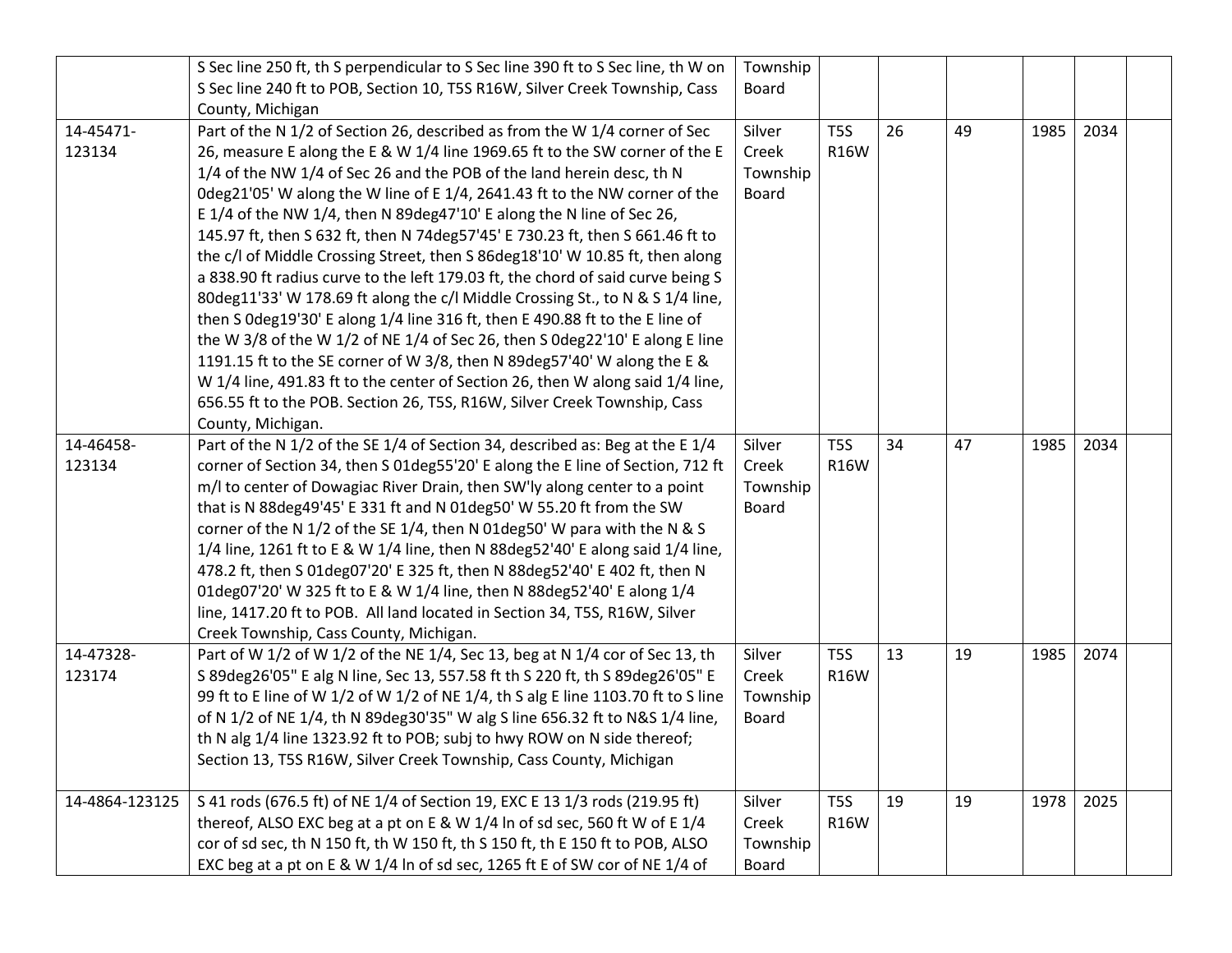|                | sd sec, th E 322 ft, th N 676.5 ft, th W 322 ft, th S 576.5 ft to POB; All land  |          |                  |         |     |      |      |  |
|----------------|----------------------------------------------------------------------------------|----------|------------------|---------|-----|------|------|--|
|                | described is located in Section 19, T5S R16W, Silver Creek Township, Cass        |          |                  |         |     |      |      |  |
|                | County, Michigan. (19 acres)                                                     |          |                  |         |     |      |      |  |
| 14-4865-123164 | The S 1/2 of the SE 1/4, EXC the W 5 acres; ALSO EXC that part E of line 60 ft   | Silver   | T <sub>5</sub> S | 12, 13  | 78  | 1978 | 2064 |  |
|                | W of survey line of HWY M-51; ALSO the N 1/2 of NE 1/4, EXC W 20 acres;          | Creek    | <b>R16W</b>      |         |     |      |      |  |
|                | ALSO EXC that part N 1/2 of NE 1/4 of sec which lies E of line 60 ft W of        | Township |                  |         |     |      |      |  |
|                | survey line of HWY M-40, ALSO EXC that part of NE 1/4 of sd sec which lies       | Board    |                  |         |     |      |      |  |
|                | NE of a line beg at a point on survey line of HWY M-40 300 ft S of NE cor of     |          |                  |         |     |      |      |  |
|                | sec, th N 34deg23'14" W to a point on N line of sd Sec 200 ft W of NE cor of     |          |                  |         |     |      |      |  |
|                | Sec and which is point of ending Sec 12 & 13; ALSO the W 5 acres of the S        |          |                  |         |     |      |      |  |
|                | 1/2 of SE 1/4 of SE 1/4 of Sec 12; ALSO EXC beg at the SE cor of sd Sec 12, th   |          |                  |         |     |      |      |  |
|                | W alg the S line of sd Sec 12, a distance of 205 ft, th N 00deg35'30" W para     |          |                  |         |     |      |      |  |
|                | with the E line of sd Sec 12 a distance of 205 ft, th E a distance of 205 ft, th |          |                  |         |     |      |      |  |
|                | S 00deg35'30" E a distance of 205 ft to POB; EXCEPTING therefrom, that           |          |                  |         |     |      |      |  |
|                | part thereof now being used for HWY purposes; All land described located         |          |                  |         |     |      |      |  |
|                | in Section 12 & 13, T5S, R16W, Silver Creek Township, Cass County,               |          |                  |         |     |      |      |  |
|                | Michigan.                                                                        |          |                  |         |     |      |      |  |
| 14-4866-123125 | N 30 acres of the E 110 acres of the SE 1/4 of Section 19, T5S, R16W, Silver     | Silver   | T <sub>5</sub> S | 19      | 30  | 1978 | 2025 |  |
|                | Creek Township, Cass County, Michigan                                            | Creek    | <b>R16W</b>      |         |     |      |      |  |
|                |                                                                                  | Township |                  |         |     |      |      |  |
|                |                                                                                  | Board    |                  |         |     |      |      |  |
| 14-4867-123167 | The E 1/2 of SW 1/4 of Sec 14; ALSO the SW 1/4 of SE 1/4 of Sec 14; ALSO         | Silver   | T <sub>5</sub> S | 14, 23, | 732 | 1978 | 2067 |  |
|                | the NE 1/4 of Sec 23; ALSO the E 1/2 of NW 1/4 of Sec 23; ALSO that part of      | Creek    | <b>R16W</b>      | 24, 26  |     |      |      |  |
|                | the E 1/2 of SW 1/4 of Sec 23, ly N of Dow Creek; ALSO that part W 1/2 of        | Township |                  |         |     |      |      |  |
|                | SE 1/4 of Sec 23, ly N of Dow Creek; ALSO NW 1/4 of the NE 1/4 of the SE         | Board    |                  |         |     |      |      |  |
|                | 1/4 of Sec 23; ALSO the E 1/4 of the SE 1/4 of Sec 23, ly N'ly of Dowagiac       |          |                  |         |     |      |      |  |
|                | River Drain; ALSO the N 1/2 of NW 1/4 of SW 1/4 of Sec 23; ALSO S 1/2 of         |          |                  |         |     |      |      |  |
|                | SW 1/4 of NW 1/4 of Sec 24; ALSO that part N 1/2 of SW 1/4 of Sec 24, ly N       |          |                  |         |     |      |      |  |
|                | & W of Dow River Drain runn from NE to SW of Sec 24; ALSO the NW 1/4 of          |          |                  |         |     |      |      |  |
|                | NW 1/4 of Sec 24; ALSO the E 1/2 of NW 1/4 of Sec 24, EXC that part ly S &       |          |                  |         |     |      |      |  |
|                | E of the Dow Creek Drain; ALSO N 1/2 of SW 1/4 of NW 1/4 of Sec 24; ALSO         |          |                  |         |     |      |      |  |
|                | that part N 1/2 of W 1/2 of E 1/2 of NW 1/4 of Sec 26, N & W of Dowagiac         |          |                  |         |     |      |      |  |
|                | Creek. All land desc located in Sections 14, 23, 24 & 26, T5S R16W, Silver       |          |                  |         |     |      |      |  |
|                | Creek Township, Cass County, Michigan. (732)                                     |          |                  |         |     |      |      |  |
| 14-4867A-      | The N 1/2 of the SE 1/4 of Sec 24, EXC that part of th S 860 ft which lies E of  | Silver   | T <sub>5</sub> S | 25, 26  | 301 | 1978 | 2067 |  |
| 123167         | a In 100 ft W of and para to c/l of Hwy M-40; ALSO EXC that part of the N        | Creek    | <b>R16W</b>      |         |     |      |      |  |
|                | 460 ft which lies E of a ln 70 ft W of and para to c/l of HWY M-40; ALSO SW      | Township |                  |         |     |      |      |  |
|                | 1/4 of SE 1/4 of Sec 24; ALSO SE 1/4 of SE 1/4 of Sec 24, EXC that part of S     | Board    |                  |         |     |      |      |  |
|                | 679 ft which lies E of a ln 90 ft W of and para to c/l of HWY M-40; ALSO EXC     |          |                  |         |     |      |      |  |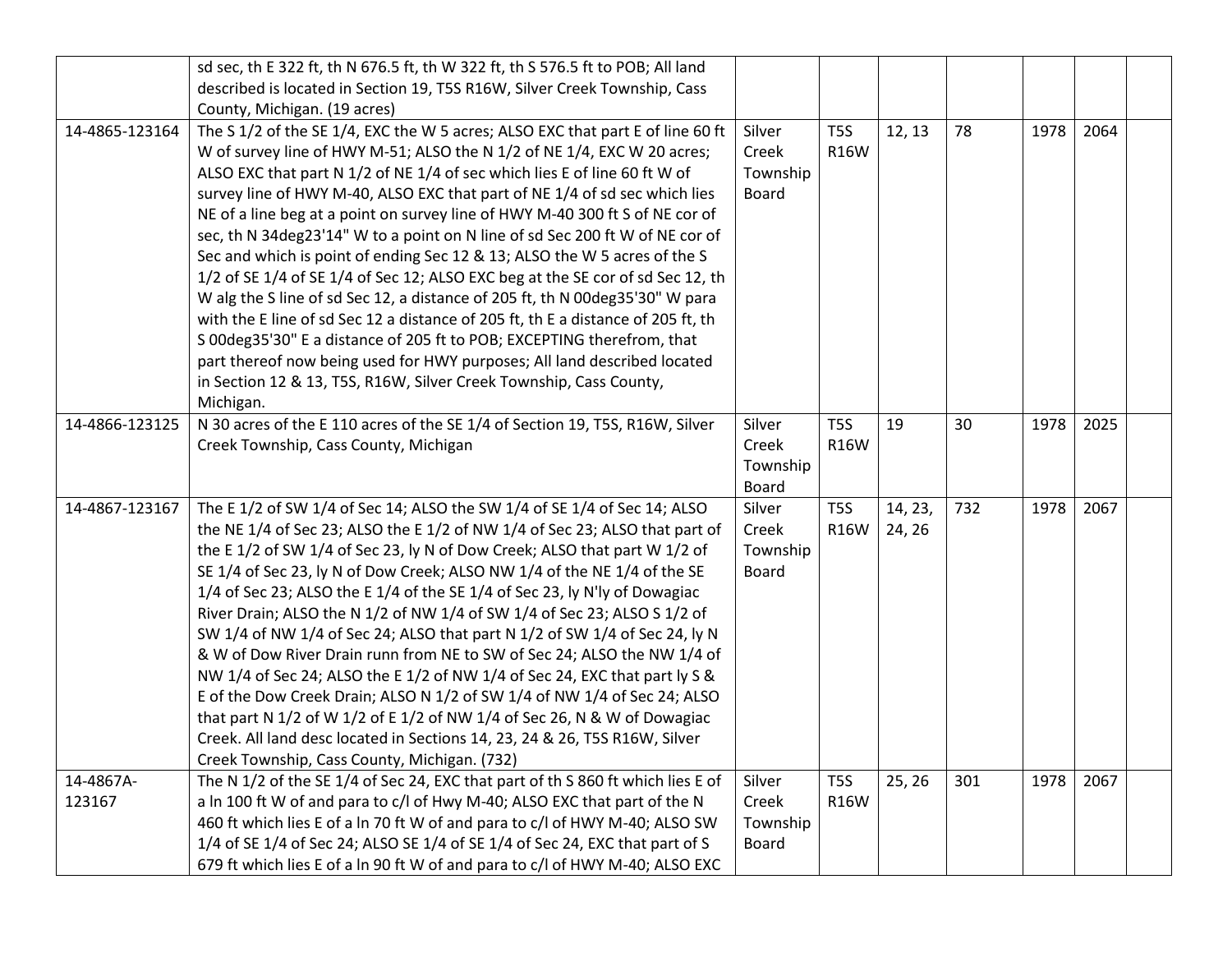|                     | that part of N 154 ft of the S 833 ft which lies E of a ln 75 ft, W of and para<br>to c/l of HWY M-40; ALSO EXC that part of the N 487 ft which lies E of a ln<br>100 ft W of and para to c/l of HWY M-40; ALSO EXC beg 620 ft N of SE cor of<br>sec, th N on sec In 208 ft, W 208 ft, S 208 ft, E 208 ft to beg of Sec 24; ALSO<br>that part of NE 1/4 of SW 1/4 of Sec 24, ly N of Cook Lake Drain and E & S of<br>Dow Creek Drain; ALSO that part of the E 1/2 of NW 1/4 of Sec 24, ly S & E<br>of Dow Creek Drain; ALSO W 1/2 of NE 1/4 of Sec 25; ALSO beg 25 rods W<br>of SE cor of NE 1/4, th N to c/l of Pine Lake Drain, th NW'ly alg c/l of sd drain<br>to N In of SE 1/4 of NE 1/4, th W to W In of SE 1/4 of NE 1/4, th S 80 rods to<br>S In of SE 1/4 of NE 1/4, th E to POB, EXC S 250 ft of W 690 ft of NE 1/4 of<br>Sec 25. All land desc located in Sections 24 & 25, T5S R16W, Silver Creek<br>Township, Cass County, Michigan. (301) |                                             |                                 |              |     |      |      |  |
|---------------------|---------------------------------------------------------------------------------------------------------------------------------------------------------------------------------------------------------------------------------------------------------------------------------------------------------------------------------------------------------------------------------------------------------------------------------------------------------------------------------------------------------------------------------------------------------------------------------------------------------------------------------------------------------------------------------------------------------------------------------------------------------------------------------------------------------------------------------------------------------------------------------------------------------------------------------------------------------|---------------------------------------------|---------------------------------|--------------|-----|------|------|--|
| 14-4868-123134      | The NW 1/4 of Section 12, T5S, R16W, Silver Creek Township, Cass County,<br>Michigan.                                                                                                                                                                                                                                                                                                                                                                                                                                                                                                                                                                                                                                                                                                                                                                                                                                                                   | Silver<br>Creek<br>Township<br><b>Board</b> | T <sub>5</sub> S<br><b>R16W</b> | 12           | 160 | 1978 | 2034 |  |
| 14-4869-123164      | The NE 1/4 of the SE 1/4, EXCEPT S 9 acres; ALSO EXCEPT that part which<br>lies E of a line 60 ft W of and parallel to survey line of Highway M-40, Sec 1;<br>ALSO the E 1/2 of the NE 1/4, EXCEPT N 30 acres; ALSO EXCEPT that part<br>which lies E of a line 60 ft W of and parallel to survey line of Highway M-40,<br>Sec 1. All land is located in Section 1, T5S, R16W, Silver Creek Township,<br>Cass County, Michigan.                                                                                                                                                                                                                                                                                                                                                                                                                                                                                                                          | Silver<br>Creek<br>Township<br><b>Board</b> | T <sub>5</sub> S<br><b>R16W</b> | $\mathbf{1}$ | 77  | 1978 | 2064 |  |
| 14-4870-123167      | The S 3/4 of the W 1/2 of the SW 1/4 Section 23, ALSO the NW 1/4 of the<br>NW 1/4 EXC that part lying SW'ly of middle Crossing Road, Section 26, All<br>land is located in Sections 23 & 26, T5S R16W, Silver Creek Township, Cass<br>County, Michigan.                                                                                                                                                                                                                                                                                                                                                                                                                                                                                                                                                                                                                                                                                                 | Silver<br>Creek<br>Township<br>Board        | T <sub>5</sub> S<br><b>R16W</b> | 23, 26       | 100 | 1978 | 2067 |  |
| 14-4871-123164      | The SE 1/4 of Sec 16; EXCEPT a parcel of land on the N side thereof, desc as:<br>comm 1320 ft W of the E 1/4 post, th W 350 ft, th S 200 ft, th E 350 ft, th N<br>200 ft to the POB. All land is located in Section 16, T5S, R16W, Silver Creek<br>Township, Cass County, Michigan.                                                                                                                                                                                                                                                                                                                                                                                                                                                                                                                                                                                                                                                                     | Silver<br>Creek<br>Township<br><b>Board</b> | T <sub>5</sub> S<br><b>R16W</b> | 16           | 158 | 1978 | 2064 |  |
| 14-4872-123164      | The NW 1/4 of SE 1/4, Section 14, T5S, R16W, Silver Creek Township, Cass<br>County, Michigan.                                                                                                                                                                                                                                                                                                                                                                                                                                                                                                                                                                                                                                                                                                                                                                                                                                                           | Silver<br>Creek<br>Township<br>Board        | T <sub>5</sub> S<br><b>R16W</b> | 14           | 40  | 1978 | 2064 |  |
| 14-51990-<br>123176 | W 1/2 of NW 1/4 of Section 14, T5S R16W, Silver Creek Township, Cass<br>County, Michigan. (80)                                                                                                                                                                                                                                                                                                                                                                                                                                                                                                                                                                                                                                                                                                                                                                                                                                                          | Silver<br>Creek<br>Township<br>Board        | T <sub>5</sub> S<br><b>R16W</b> | 14, 15       | 98  | 1987 | 2076 |  |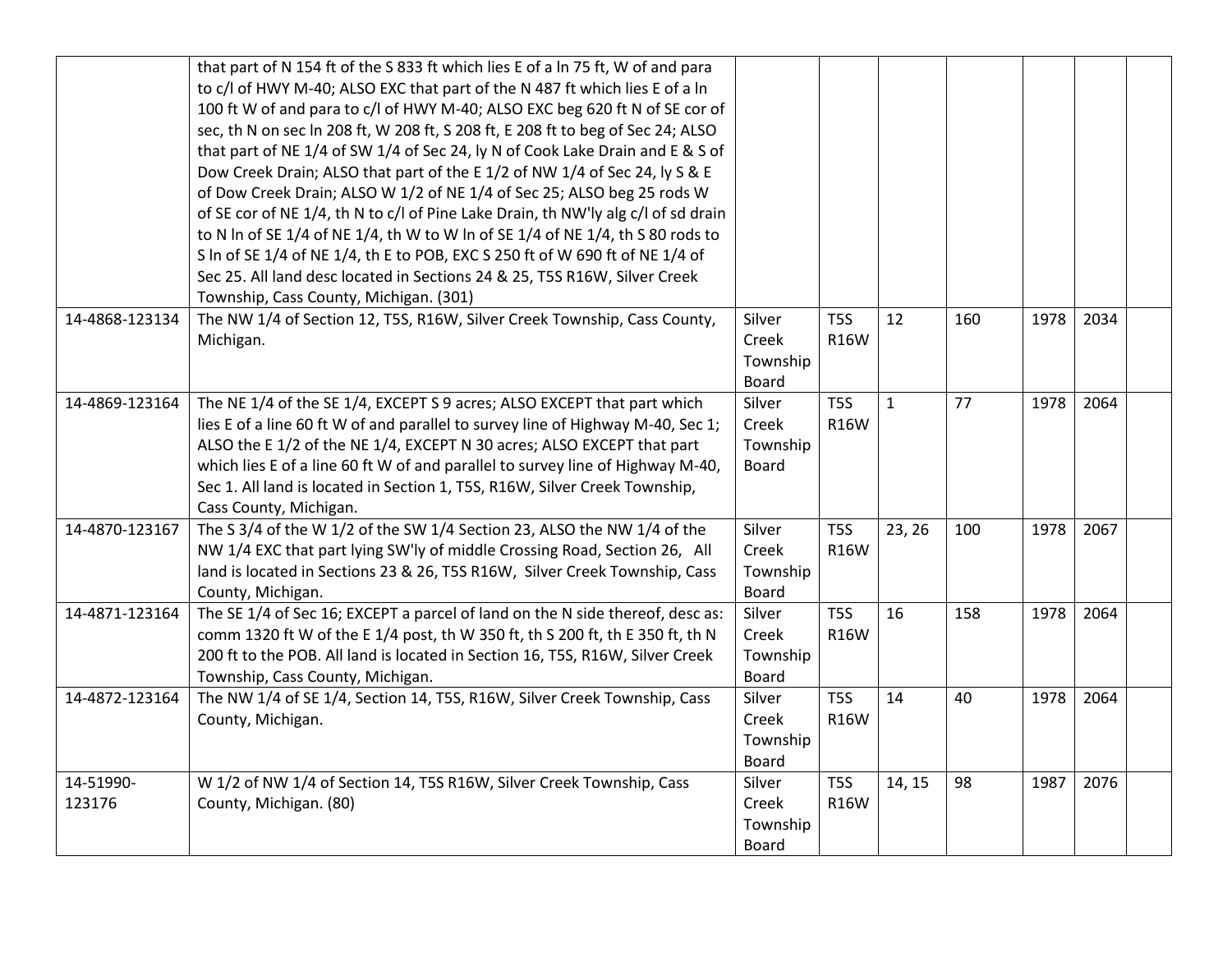| 14-51990A- | From the E 1/4 corner of Sec 15, T5S R16W, measure N along the E line of         | Silver   | T <sub>5</sub> S | 15 |    | 1987 | 2020 |
|------------|----------------------------------------------------------------------------------|----------|------------------|----|----|------|------|
| 123120     | sd sec, 834.00 ft to the POB of the land herein desc., th N 89deg31'15" W        | Creek    | <b>R16W</b>      |    |    |      |      |
|            | 1318.33 ft to the W line of the E 1/2 of the NE 1/4 of sd sec, th N              | Township |                  |    |    |      |      |
|            | 00deg07'05" E along sd W line 1009.90 ft to the c/l of Creek, th all along sd    | Board    |                  |    |    |      |      |
|            | c/l S 71deg18'44" E 437.63 ft and S 66deg55'04" E 219.12 ft, th S                |          |                  |    |    |      |      |
|            | 00deg01'04" E 463.56 ft, th E 700.00 ft to the E line of sd sec, th S along sd   |          |                  |    |    |      |      |
|            | E line 331.28 ft to the POB. All land is located in Section 15, T5S R16W,        |          |                  |    |    |      |      |
|            | Silver Creek Township, Cass County, Michigan.                                    |          |                  |    |    |      |      |
| 14-55376-  | Comm at the SE corner of Sec 19, th N 29.37 chains, th W 27.32 chains, th S      | Silver   | T <sub>5</sub> S | 19 | 40 | 1990 | 2036 |
| 123136     | 29.37 chains, th E 27.32 chains to the POB, EXC therefrom 14 A off of the N      | Creek    | <b>R16W</b>      |    |    |      |      |
|            | end thereof, ALSO EXC therefrom comm at a point which is 85.25 rods N of         | Township |                  |    |    |      |      |
|            | the SE cor of Sec 19, th N 11/73 rods, th W 109.28 rods, th S 11.73 rods, th E   | Board    |                  |    |    |      |      |
|            | 109.28 rods to the POB, ALSO EXC therefrom that part of the SE 1/4 of Sec        |          |                  |    |    |      |      |
|            | 19 desc as from the SE cor of Sec 19, measure N alg the E line of sd Sec         |          |                  |    |    |      |      |
|            | 1100.5 ft to the POB of the land herein desc: th W 265 ft, th N 164.5 ft, th     |          |                  |    |    |      |      |
|            | E 265 ft to the E line of Sec 19, th S alg sd E line 164.5 ft to the POB, ALSO   |          |                  |    |    |      |      |
|            | EXC therefrom that part of the SE 1/4 of sd Sec desc as com at the SE cor of     |          |                  |    |    |      |      |
|            | Sec 19, th N 1100.5 ft, th W 673 ft, th S 1100.5 ft, th E 673 ft to the POB. All |          |                  |    |    |      |      |
|            | land is located in Section 19, T5S, R16W, Silver Creek Township, Cass            |          |                  |    |    |      |      |
|            | County, Michigan. (40)                                                           |          |                  |    |    |      |      |
| 14-57669-  | S 3/4 of E 1/2 of the NE 1/4 AND com at NE cor of the SE 1/4, th S 10 rods,      | Silver   | T <sub>5</sub> S | 12 | 60 | 1994 | 2030 |
| 123130     | th W 5 1/2 rods, th N 10 rods, th E 5 1/2 rods to POB, EXCEPTING a parcel        | Creek    | <b>R16W</b>      |    |    |      |      |
|            | which lies E of a line 60 ft W of & par to the survey line of how M-51 Section   | Township |                  |    |    |      |      |
|            | 12, Silver Crrek Township, Cass County, Michigan(60)                             | Board    |                  |    |    |      |      |
| 14-68132-  | That part of the NE 1/4 of Section 11, T5S R16W, desc as: beg at a pt on the     | Silver   | T <sub>5</sub> S | 11 | 42 | 2015 | 2024 |
| 123124     | N In of sd Sec which is 385.80 ft W (assumed bearing) of the NE cor of sd        | Creek    | <b>R16W</b>      |    |    |      |      |
|            | Sec, th S 02deg17'26" E, 268.46 ft (rec S 02deg17'45" E, 180.06 ft, (rec 180.0   | Township |                  |    |    |      |      |
|            | ft), th S 00deg48'00" E par to the E In of sd Sec, 1089.98 ft (rec S             | Board    |                  |    |    |      |      |
|            | 00deg48'53" E, 1089.66 ft) th N 89deg37'02" W (rec N 89deg37'55" W)              |          |                  |    |    |      |      |
|            | 186.25 ft, th S 00deg48'00" E (rec S 00deg48'53" E) 1276.00 ft to a pt on the    |          |                  |    |    |      |      |
|            | E and W 1/4 In of sd Sec which is 385.00 ft S 89deg29'57" W (rec S               |          |                  |    |    |      |      |
|            | 89deg29'04" W) of the E 1/4 post of sd Sec, th cont S 89deg29'57" W alg sd       |          |                  |    |    |      |      |
|            | 1/4 In 593.80 ft, th N 00deg55'01" W 2640.49 ft to sd N In of Sec 11, th E alg   |          |                  |    |    |      |      |
|            | sd N In and the c/l of State Hwy M-152, 598.46 ft to the POB. All land           |          |                  |    |    |      |      |
|            | described located in Section 11, T5S R16W, Silver Creek Township, Cass           |          |                  |    |    |      |      |
|            | County, Michigan.                                                                |          |                  |    |    |      |      |
| 14-68133-  | SW 1/4 of SE 1/4, Section 33, T5S R16W, ALSO E 17 7/9 rods of S 80 rods of       | Silver   | T <sub>5</sub> S | 33 | 45 | 2015 | 2024 |
| 123124     | SW 1/4, EXC ROW M-62 as relocated 386-27, ALSO EXC comm N 00deg2'35"             | Creek    | <b>R16W</b>      |    |    |      |      |
|            | W 78.3 ft and N 89deg24'3" W 62.22 ft from S 1/4 cor, th N 89deg24'3" W          |          |                  |    |    |      |      |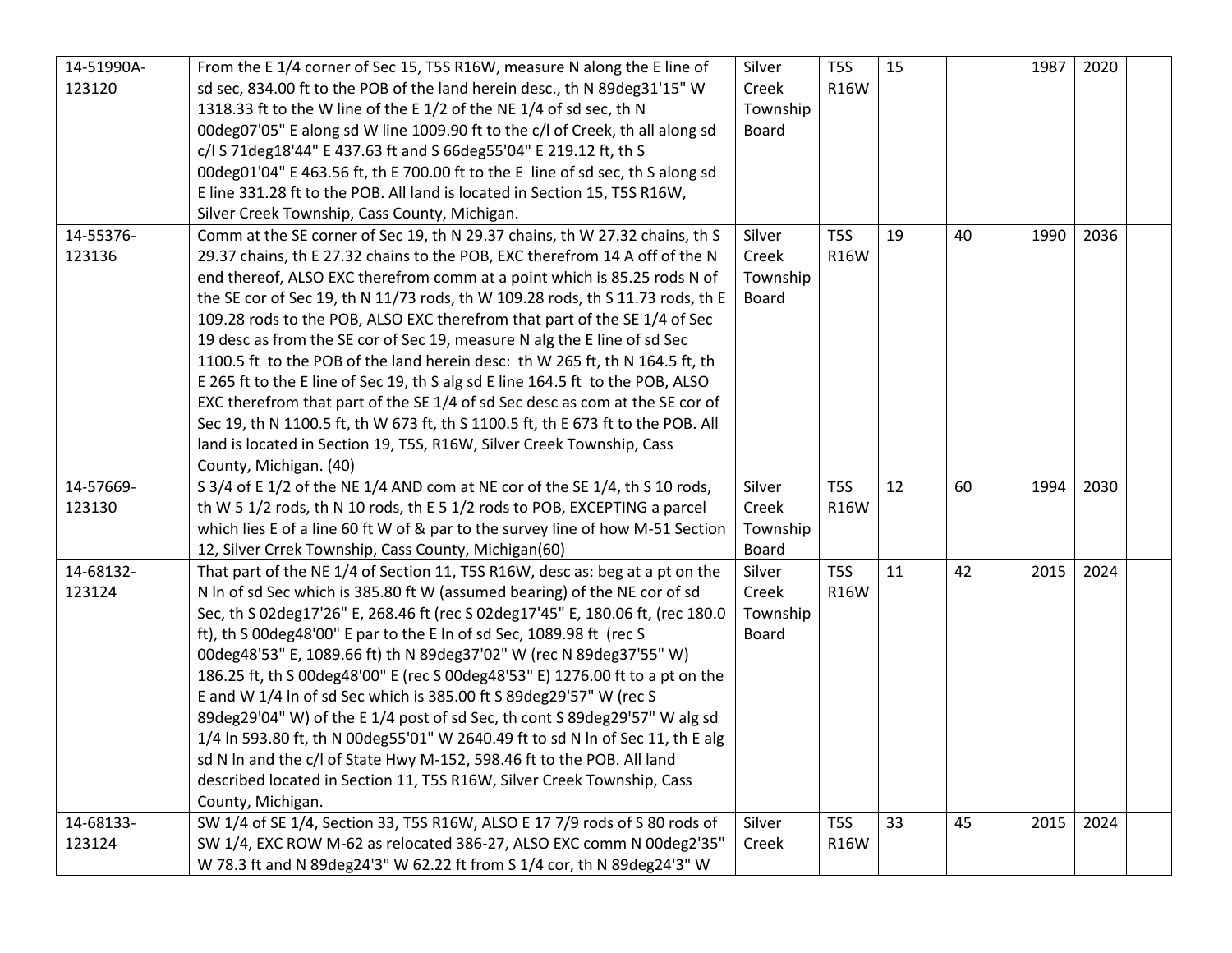|           | 231.21 ft N 00deg2'20" W 190 ft, S 89deg24'3" E 231.21 ft S 00deg2'20" E           | Township     |                  |         |     |      |      |  |
|-----------|------------------------------------------------------------------------------------|--------------|------------------|---------|-----|------|------|--|
|           | 190 ft to beg, Section 33, T5S R16W, Silver Creek Township, Cass County,           | <b>Board</b> |                  |         |     |      |      |  |
|           | Michigan. (45 m/l)                                                                 |              |                  |         |     |      |      |  |
| 14-68134- | The E 1/2 of the SE 1/4 ly W of Garrett Rd, Section 8, T5S R16W, Silver Creek      | Silver       | T <sub>5</sub> S | 8       | 62  | 2015 | 2024 |  |
| 123124    | Township, Cass County, Michigan.                                                   | Creek        | <b>R16W</b>      |         |     |      |      |  |
|           |                                                                                    | Township     |                  |         |     |      |      |  |
|           |                                                                                    | <b>Board</b> |                  |         |     |      |      |  |
| 14-68135- | The W 1/2 of the SW 1/4 of Section 14, T5S R16W, ALSO the SE 1/4 of the            | Silver       | T <sub>5</sub> S | 27, 14, | 367 | 2015 | 2024 |  |
| 123124    | SE 1/4 of Section 15, ALSO the E 1/2 of the NE 1/4 of Section 22, EXC beg 4        | Creek        | R16W             | 15, 22, |     |      |      |  |
|           | rods N of the SW 1/4 thereof, th S 4 rods, th E 4 rods, th NW'ly to the POB,       | Township     |                  | 23      |     |      |      |  |
|           | ALSO EXC comm W 892.52 ft and N 30deg17'05" E 1317.18 ft from the E 1/4            | Board        |                  |         |     |      |      |  |
|           | cor, th N 30deg17'05" E 218 ft, th N 59deg42'55" W 182 ft, th S                    |              |                  |         |     |      |      |  |
|           | 30deg17'04" W 218 ft, th S 59deg42'55" E 182 ft to the POB of Sec 22, ALSO         |              |                  |         |     |      |      |  |
|           | the E 1/2 of the SE 1/4 and that part of the W 1/2 of the SE 1/4, SE of the        |              |                  |         |     |      |      |  |
|           | hwy runn NE and SW and NE of Middle Crossing Rd of Sec 22, EXC all that            |              |                  |         |     |      |      |  |
|           | part of the NE 1/4 of the SE 1/4 NW'ly of the hwy, being 3 acres m/l, a            |              |                  |         |     |      |      |  |
|           | parcel of land conveyed to The Eastern and Northwestern Railway Co, desc           |              |                  |         |     |      |      |  |
|           | as follows: comm at the E In of the E 1/2 of the SE 1/4 of Sec 22, and at a pt     |              |                  |         |     |      |      |  |
|           | where the E'ly In of land heretofore sold by John H. Buckley etal to sd RR         |              |                  |         |     |      |      |  |
|           | Co, instersects the E In of sd desc land, th NW'ly alg the E'ly In of a survey as  |              |                  |         |     |      |      |  |
|           | now located on sd land to a pt about 35 rods W of the NE cor of sd land on         |              |                  |         |     |      |      |  |
|           | the N In of sd land, th W alg sd N In about 4 rods, th SE'ly par with sd first     |              |                  |         |     |      |      |  |
|           | desc line and 4 rods therefrom to the E In of sd desc land and to the              |              |                  |         |     |      |      |  |
|           | intersection of the W'ly In of lands heretofore sold by John H. Buckley etal       |              |                  |         |     |      |      |  |
|           | to sd RR Co, th N alg sd E In of sd desc land about 4 rods to the POB, beg         |              |                  |         |     |      |      |  |
|           | 1954.89 ft N and 1508.7 ft W of the SE cor of sd Sec, th N 42deg14' E 338 ft,      |              |                  |         |     |      |      |  |
|           | th S 59deg55' E 135 ft, th S 25deg52' W 318.35 ft, th N 63deg10' W 230 ft to       |              |                  |         |     |      |      |  |
|           | the POB, beg W 892.32 ft, th S 33deg3' W 132.83 ft, th S 39deg07' W 506.77         |              |                  |         |     |      |      |  |
|           | ft and S 42deg11' W 324 ft from the E 1/4 cor, th S 63deg04' E 240 ft, th S        |              |                  |         |     |      |      |  |
|           | 37 deg 12' W 376.3 ft, th N 56 deg 03' W 267 ft, th N 42 deg 11' E 350 ft to the   |              |                  |         |     |      |      |  |
|           | POB of Sec 22, ALSO the W 1/2 of the NW 1/4 of Section 23, ALSO that part          |              |                  |         |     |      |      |  |
|           | of the NE 1/4 of the NE 1/4, N of the hwy of Section 27. All land described        |              |                  |         |     |      |      |  |
|           | located in Sections 14, 15, 22, 23 and 27, T5S R16W, Silver Creek Township,        |              |                  |         |     |      |      |  |
|           | Cass County, Michigan. (367)                                                       |              |                  |         |     |      |      |  |
| 14-68136- | That part of the SE 1/4 of Section 17, T5S R16W, desc as: beg at a pt on the       | Silver       | T <sub>5</sub> S | 17      | 54  | 2015 | 2024 |  |
| 123124    | E In of sd Sec 17, that is 659.23 ft S of the E 1/4 cor of sd Sec 17, th S on sd E | Creek        | <b>R16W</b>      |         |     |      |      |  |
|           | Sec In 50.0 ft, th N 88deg44'25" W par with the S In of the N 1/2 of the N         | Township     |                  |         |     |      |      |  |
|           | 1/2 of the S 1/2 of the SE 1/4 of sd Sec 17 a dist of 300.0 ft, th S par with sd   | <b>Board</b> |                  |         |     |      |      |  |
|           | E Sec In 938.84 ft to sd S In, th N 88deg44'25" W on sd S In 2314.82 ft to the     |              |                  |         |     |      |      |  |
|           | N and S 1/4 In of sd Sec 17, th N 00deg08'36" W on sd N and S 1/4 In 978.12        |              |                  |         |     |      |      |  |